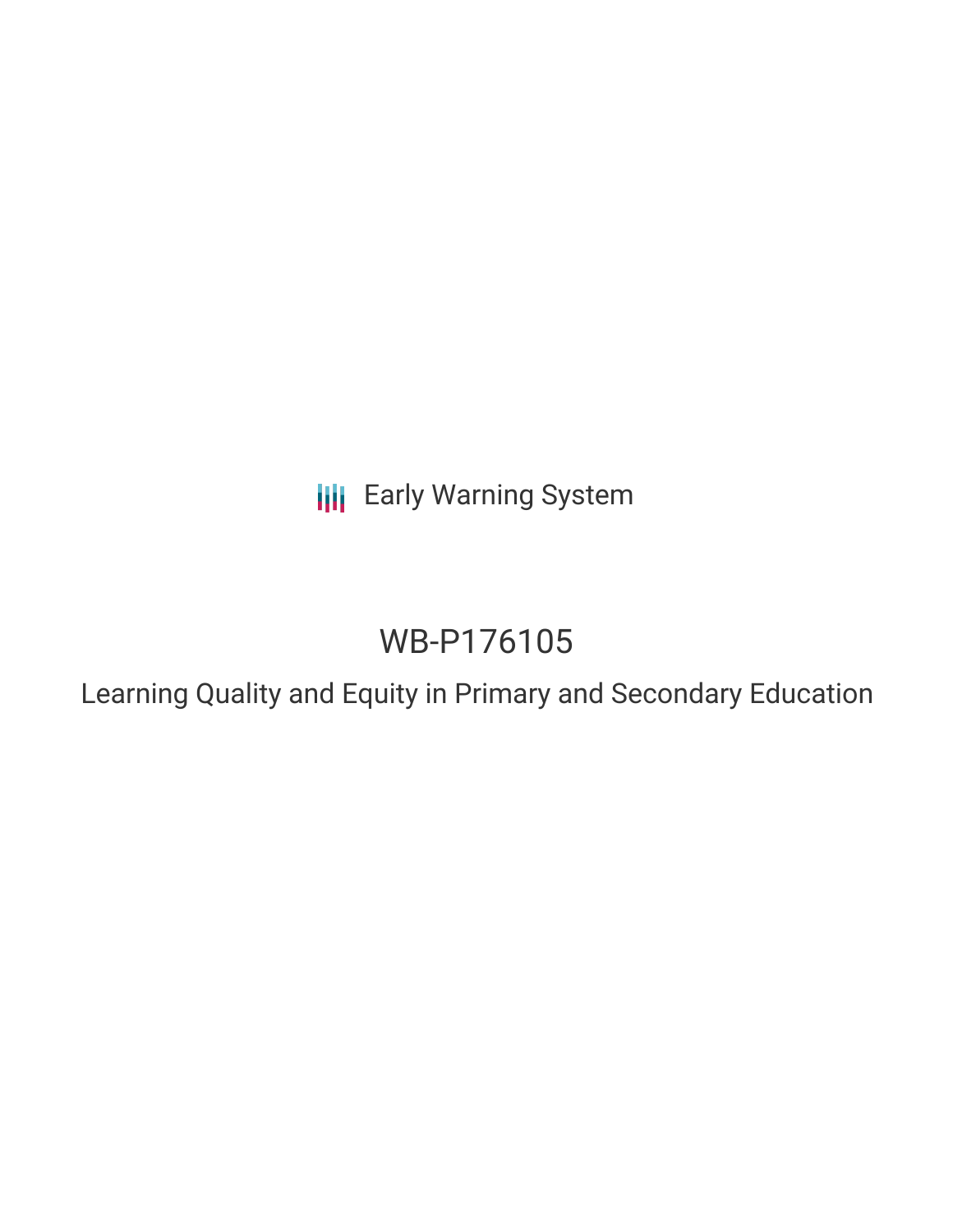

### **Quick Facts**

| <b>Countries</b>               | Uruguay               |
|--------------------------------|-----------------------|
| <b>Financial Institutions</b>  | World Bank (WB)       |
| <b>Status</b>                  | Proposed              |
| <b>Bank Risk Rating</b>        | U                     |
| <b>Borrower</b>                | Government of Uruguay |
| <b>Sectors</b>                 | Law and Government    |
| <b>Investment Amount (USD)</b> | \$50.00 million       |
| <b>Project Cost (USD)</b>      | \$50.00 million       |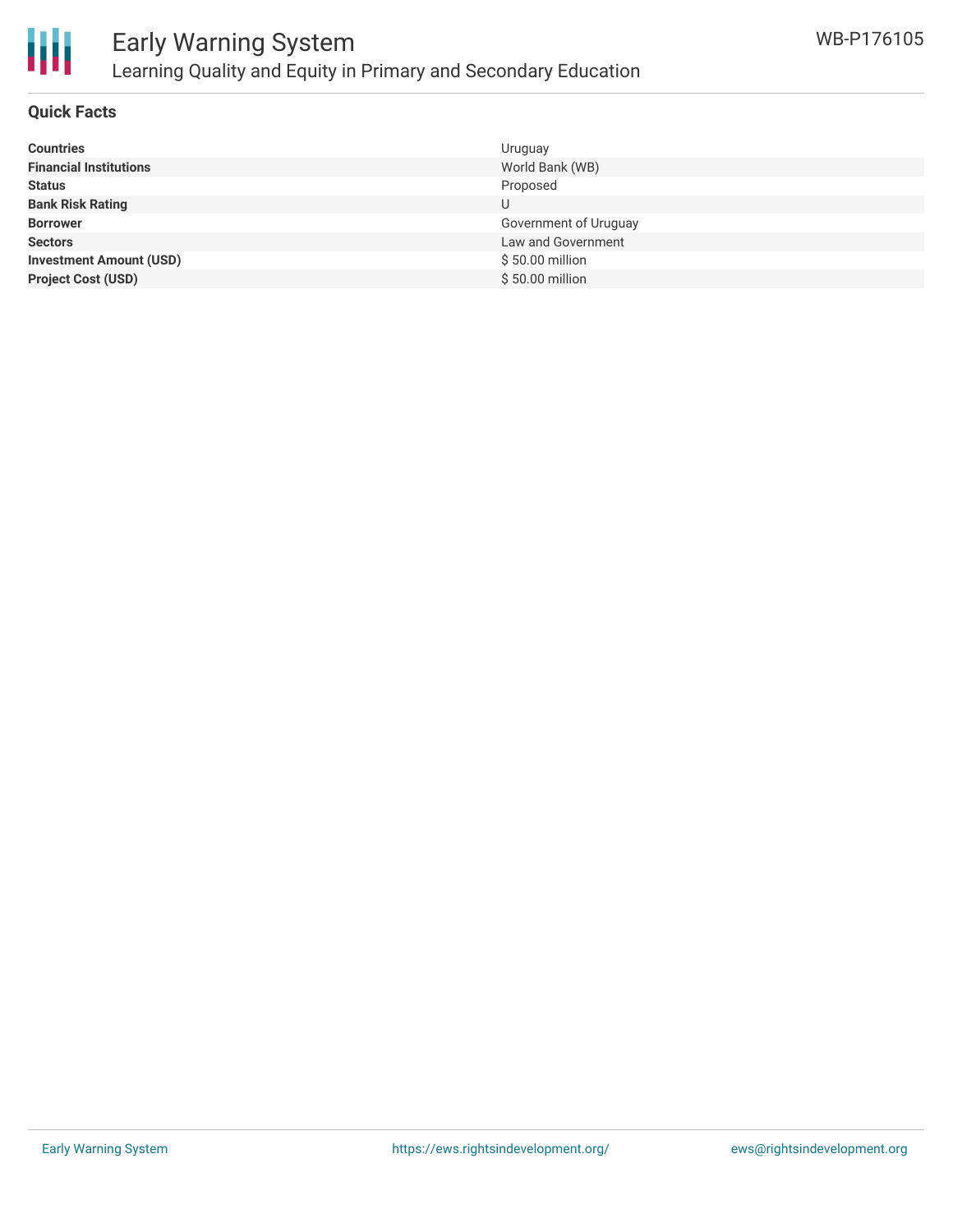

**Project Description**

The Project's Development Objective is to support school day extension and autonomy to improve learning quality and equity.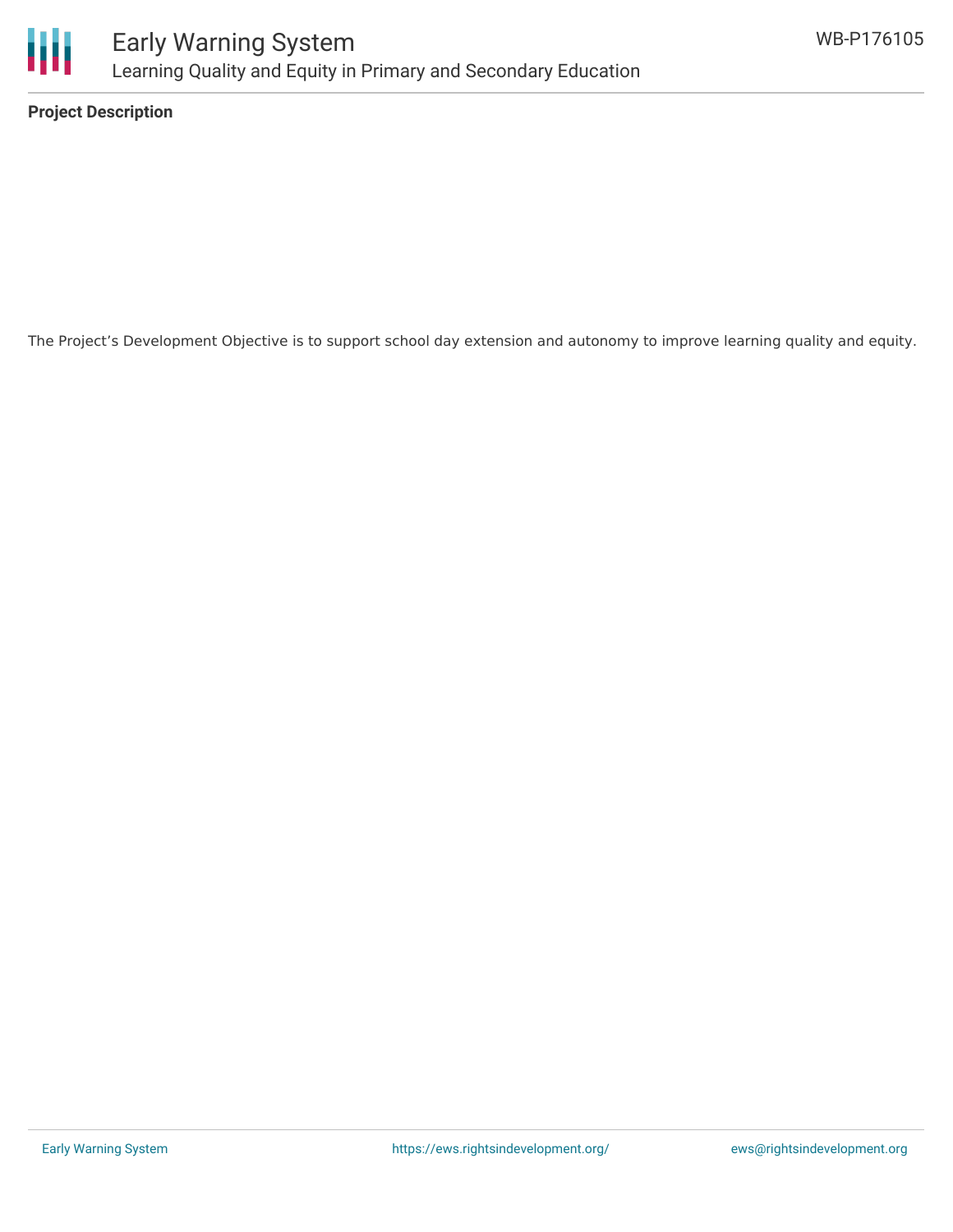

# **Investment Description**

World Bank (WB)

The investment type was not available at the moment of the snapshot.